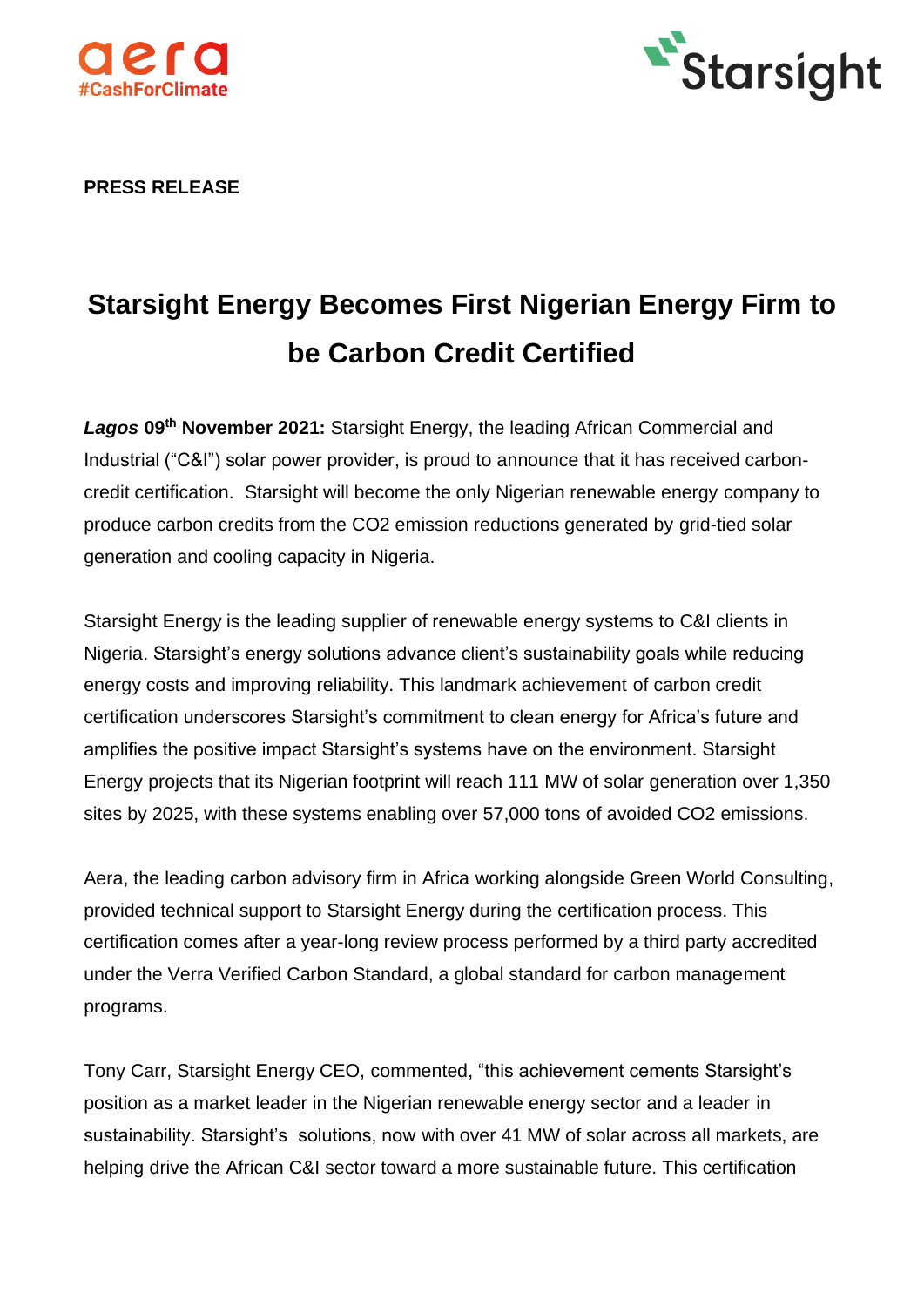amplifies our impact on carbon reduction in Nigeria and moves the country closer to meeting its own carbon reduction goals."

Fabrice le Saché, Chairman of Aera, added, "this is our first project in Nigeria, and we were very pleased to team up with Green World Consulting and Starsight. Their model yields high co-benefits for stakeholders. They have a holistic impact embracing climate and beyond: from energy access to energy security, their solutions are easy to use and have in their veins a customer-oriented approach and result-based goal. It perfectly fits the type of projects that Aera wants to support across Africa."

## **ABOUT STARSIGHT ENERGY**

Founded in 2015, Starsight Energy is the leading African Commercial & Industrial (C&I) energy-as-a-service provider. It has deployed 41 MW of installed generating capacity, 33 MWh of storage, and 16,320 HP in cooling capacity across 547 sites in all Nigerian states and Ghana and has recently expanded into East Africa. The Company's team of highly experienced professionals provides power solutions to the most demanding enterprises, including banks, petrol station operators, schools, universities, and large commercial agricultural companies. Starsight's proprietary smart technology optimizes energy consumption enabling customers to significantly reduce energy costs and boost profitability without incurring any upfront expense. Starsight delivers an end-to-end service, from assessing a client's energy needs to the installation and maintenance of a renewable energy solution to ongoing technical support. Starsight's long-term relationships with its blue-chip clients reflect the quality of its in-house engineering, procurement, and construction services, along with the reliability of its operations, maintenance, and customer service. Together these provide customers with the peace of mind that all their powerrelated issues are in trustworthy hands.

Starsight Energy has consistently maintained the highest ESG credentials and continues to reduce its customers' carbon footprint and harmful diesel emissions. The Company is backed by [Helios Investment Partners](https://www.heliosinvestment.com/) and African [Infrastructure Investment Managers.](https://aiimafrica.com/)

#### [www.starsightenergy.com](http://www.starsightenergy.com/)